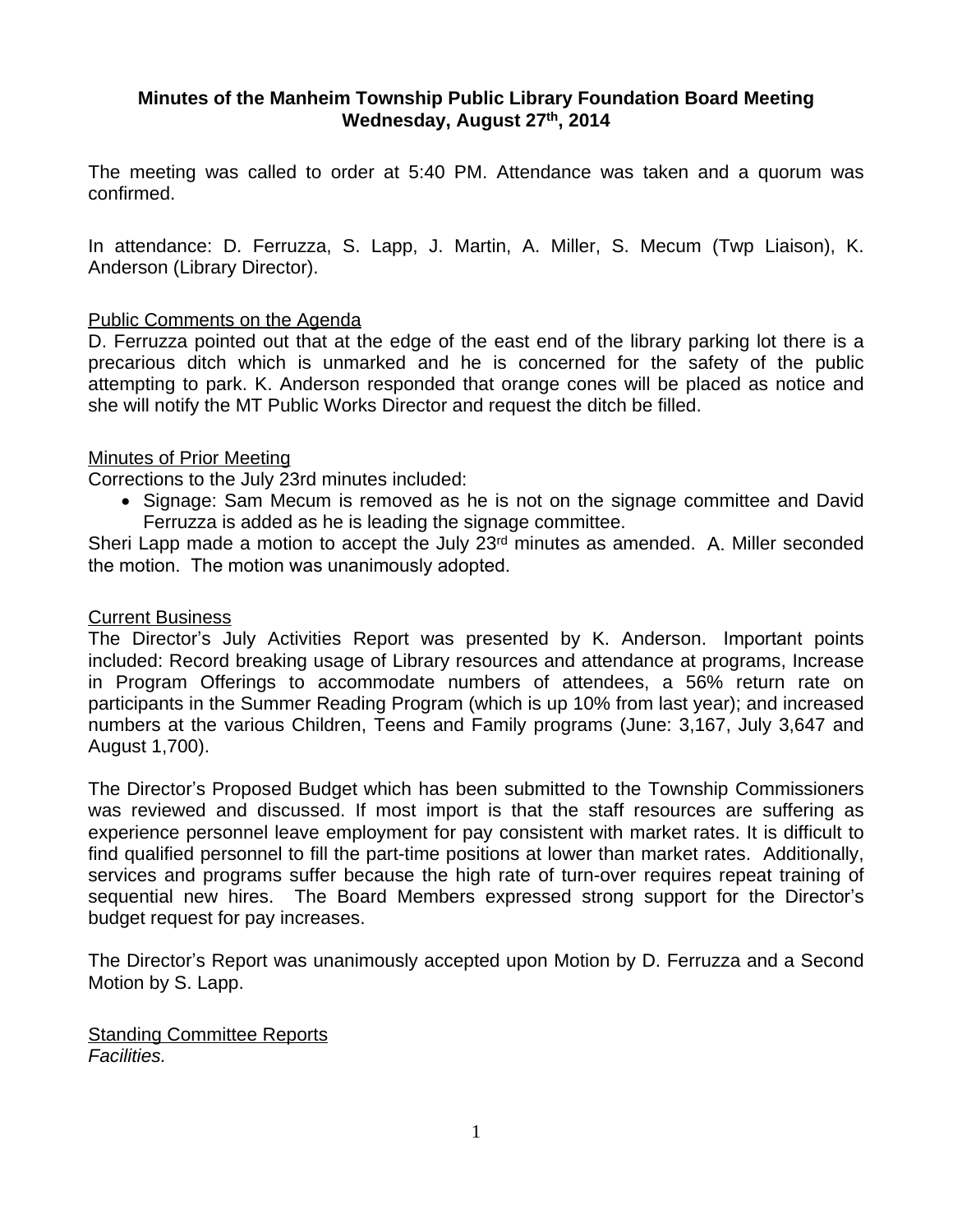K. Anderson reported that the Board's request that the Book Return box, which was built too high be lowered, could not be addressed at this time as other facility issues needed to be addressed first. Additionally, the plan is that during the winter months the parking lot Book Return box would be closed so that the Library Staff could access the returned books without unnecessary wear and tear on the book carts.

## *Friends Group.*

K. Anderson reported on behalf of the Friends Group that plans for the Annual Used Book Sale to be held on September  $9<sup>th</sup>$  thru 11<sup>th</sup> are in place. The Board members were encouraged to volunteer. Board discussion acknowledged the incredible success the Friends Group has had and the many hours and hard work that are dedicated to make the event so profitable.

## *Board Personnel/Nominating Committee*

Currently no openings.

# *Finance Committee.*

No changes from last month's report.

# Old Business

# *Fall Appeal Letter.*

The fund raising appeal letter which was jointly drafted by A. Miller and K. Anderson was reviewed by the Board and edits were made. Most significant was the change proposed and adopted by D. Ferruza that the letter be referred to as "End-of-Summer" to coincide with the record breaking Summer Program attendance as well as the fact that the Board will be making further appeal to the public for funds later in the fall, during the November ExtraGive campaign. The "End-of-Summer" Appeal Letter will be signed by the Director and mailed to previous donors the third week of September.

## *ExtraGive.org*

Terms of the ExtraGive Program on Friday, November 21st were discussed. K. Anderson encouraged the Board to each secure five people to join them at the Library on the evening of November 20<sup>th</sup> so that on-line donations can be made by 50 donors at midnight which would qualify the Library for the chance to win a \$1,000 donation prize. D. Feruzza encouraged the Board members to organize a donor to give each hour of the 24 hour period which would qualify the Library for a donation prize.